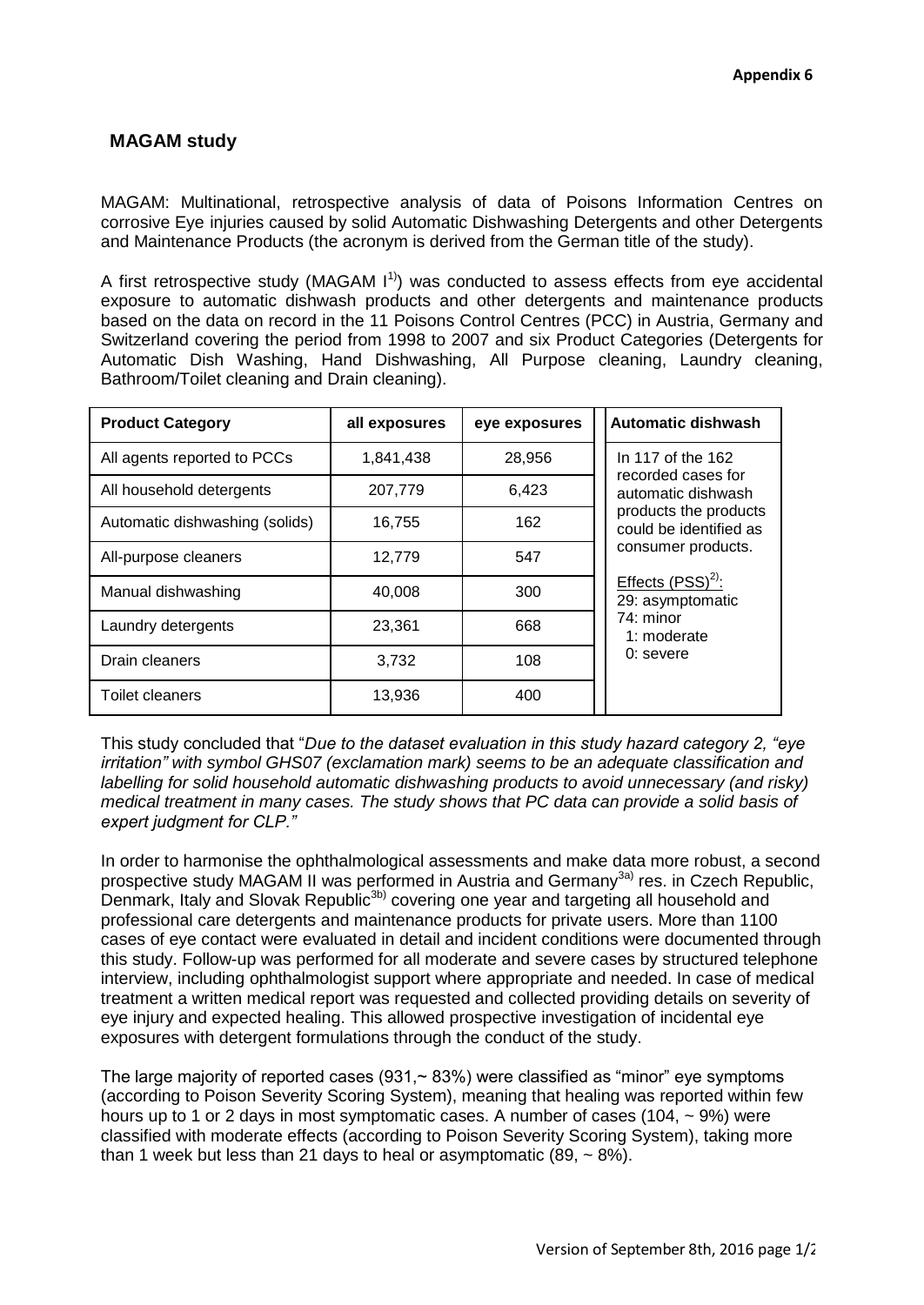Only a comparatively low number of accidental eye injuries (2 cases out of 1126) were reported in which the detergent exposition lead to serious eye damage, taking more than 21 days to heal in the end. These results were presented at the EAPCCT congresses in 2015 and 2016.

The weight of evidence (WoE) approach is described in the CLP Regulation in Annex I, No 1.1.1,; i. a. data on human exposure, e. g. accident data bases, can be used for the WoE approach. Therefore, data generated by MAGAM II can be used as additional piece of evidence to classification in a WoE approach.

- 1) see 30th International Congress of the European Association of Poisons Centres and Clinical Toxicologists (EAPCCT) 11-14 May 2010 and an abstract in Clin Toxicol 2010;48(3):245 or check *<https://www.klinitox.de/263.0.html>*
- 2) PSS = Poison Severity Scoring System, Persson H *et al* Clin Toxicol 1998;36, 205
- 3a) MAGAM II DE/AT: Clin Toxicol 2015;53, 315
- 3b) MAGAM II D/I/S/C: Clin Toxicol 2016;54, 372